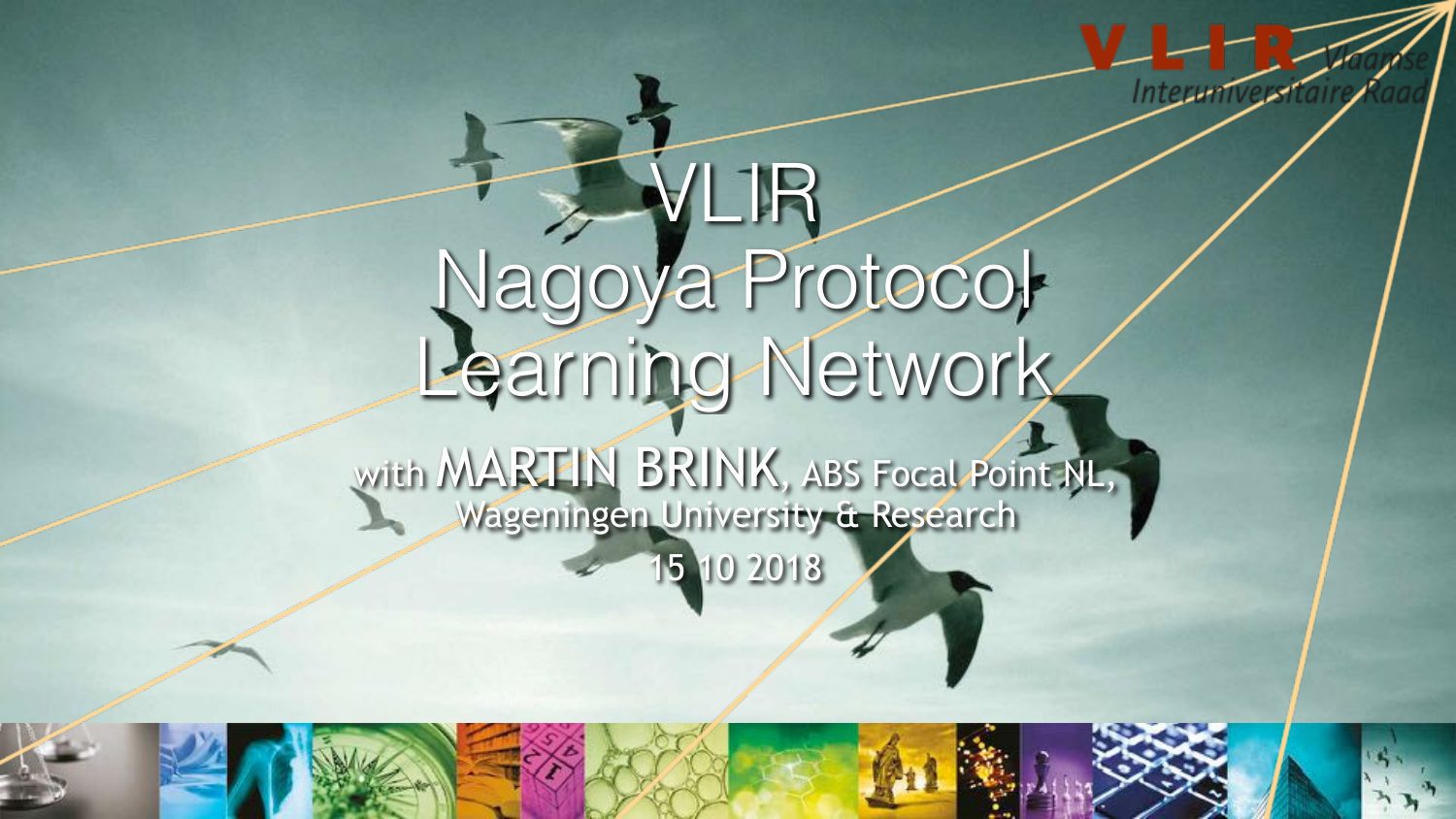

### Flemish Inter-university Council

- Established in 1976
- Autonomous council, financed by the Flemish universities
- Objectives:

23/04/2018

- to facilitate **dialogue and cooperation** between the Flemish universities
- to develop **common grounds and initiatives**
- Interacts with government bodies in all matters concerning higher education policy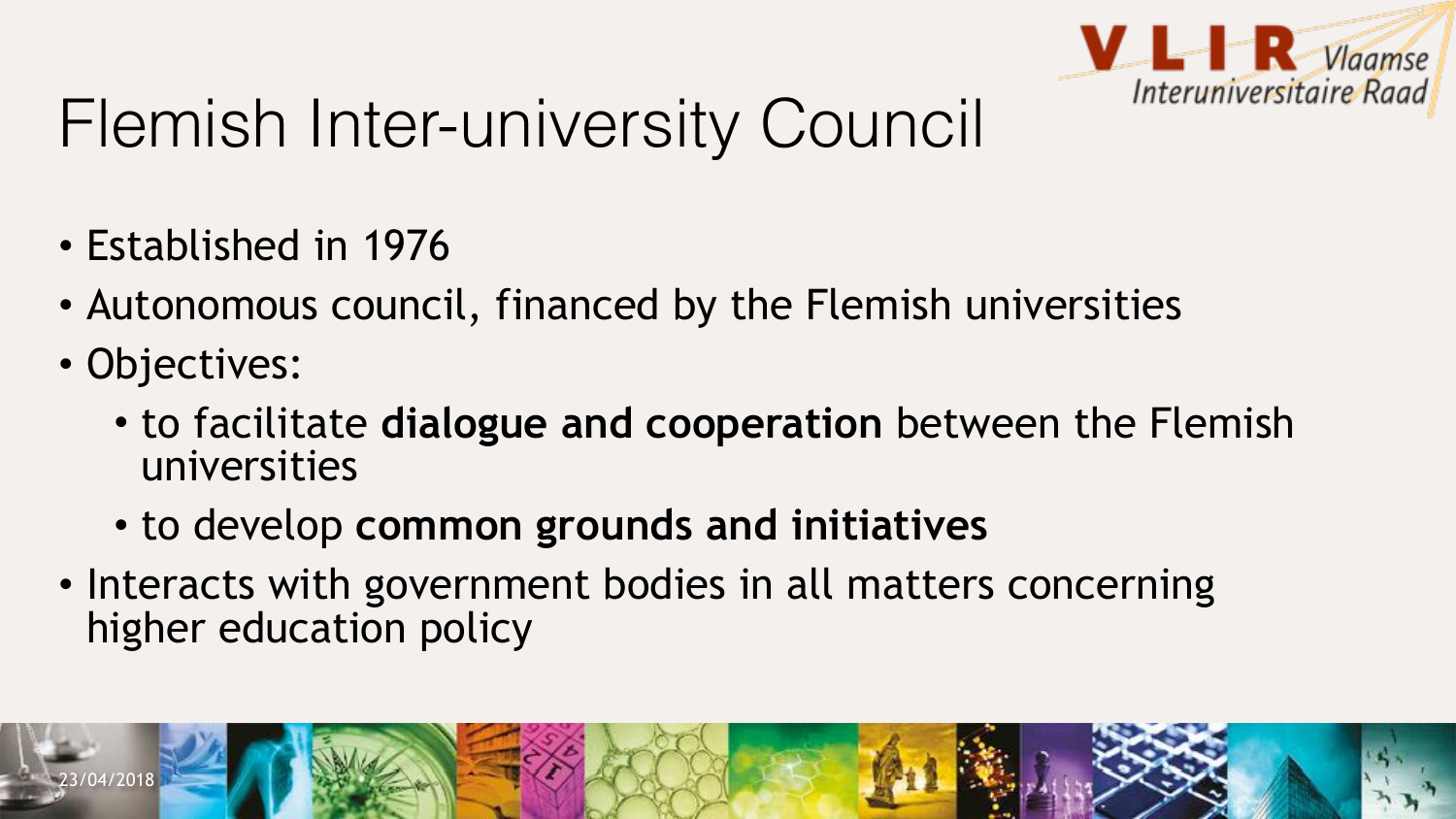



- Special entity of VLIR
- Objectives:

23/04/2018

- to support **partnerships** between Flemish higher education and the South, including governments, NGOs and business partners
- 'Global Minds', International Training and Master programmes,Policy Supporting Research, Scholarships; 20 partner countries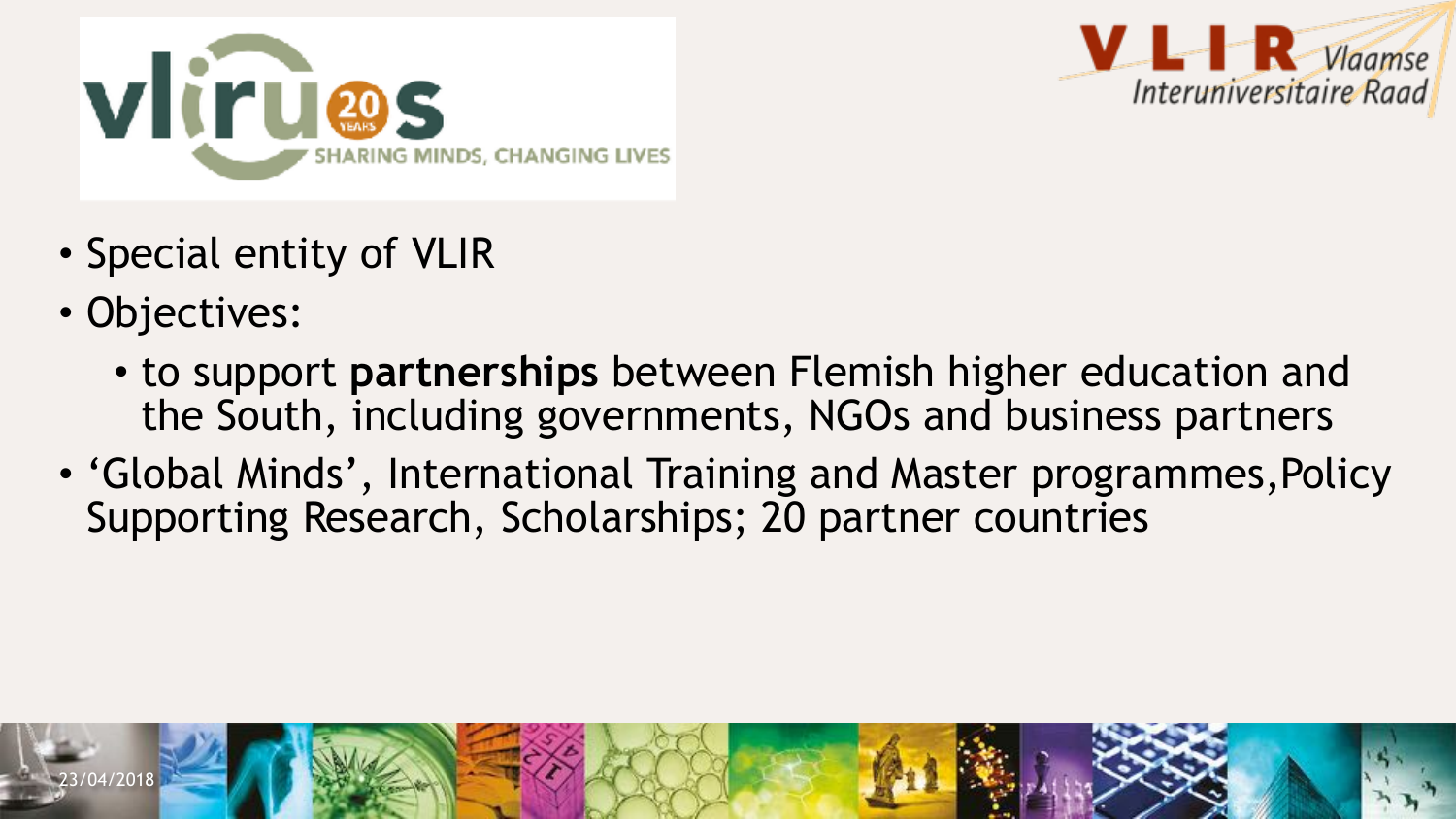

### Flemish Inter-university Council

- Education & Quality Assurance
- Research & Innovation
- Management & Administration
- Internationalisation
- Diversity & Social Policy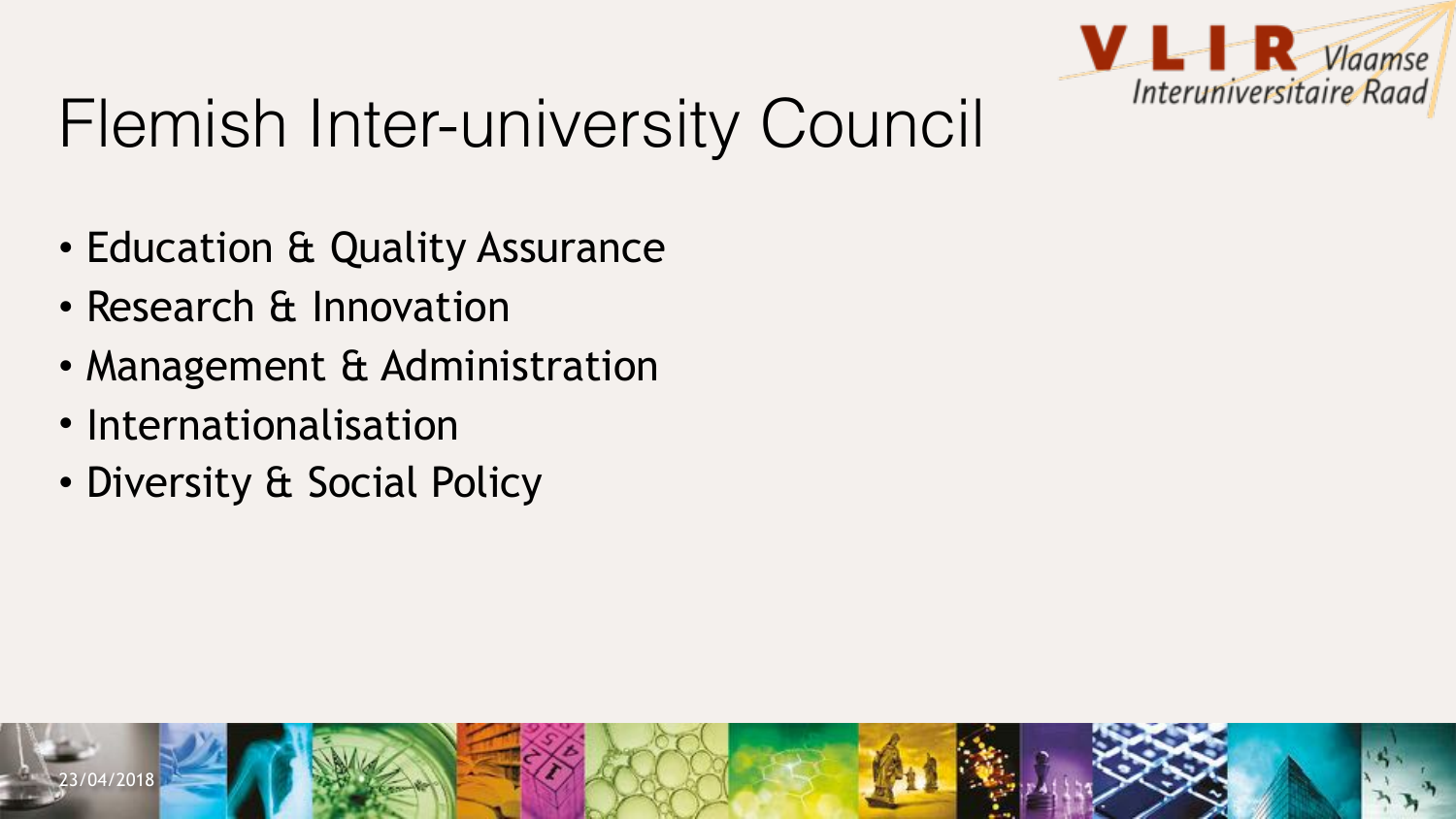

#### WG Science, Ethics & Integrity

23/04/2018

- **Reports to the WG Research & Innovation** (as do the WG Tech Transfer Offices, WG Doctoral Schools, WG EU Research, WG RDM & OS)
- **Mission with respect to the Nagoya Protocol**: to coordinate on the implementation of obligations for universities, strive for a streamlined approach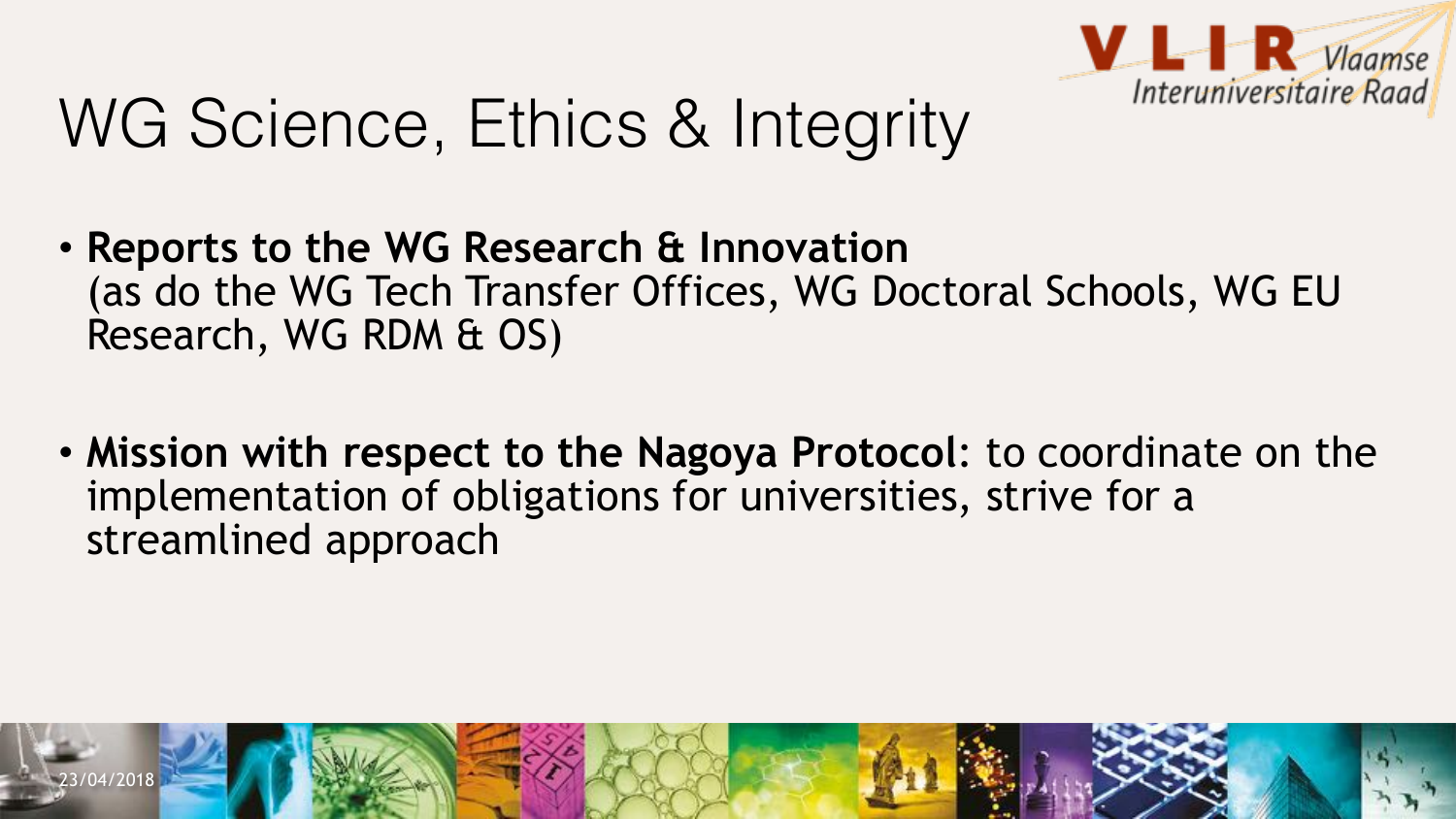

#### WG Science, Ethics & Integrity

- 1. Develop user-friendly **tools** in the implementation of the new regulations by users and collection holders
- 2. Contribute to **awareness raising**, the training of users and the development of user-friendly communication to users and collections
- 3. To give **input to the government** with regard to legislation and policy actions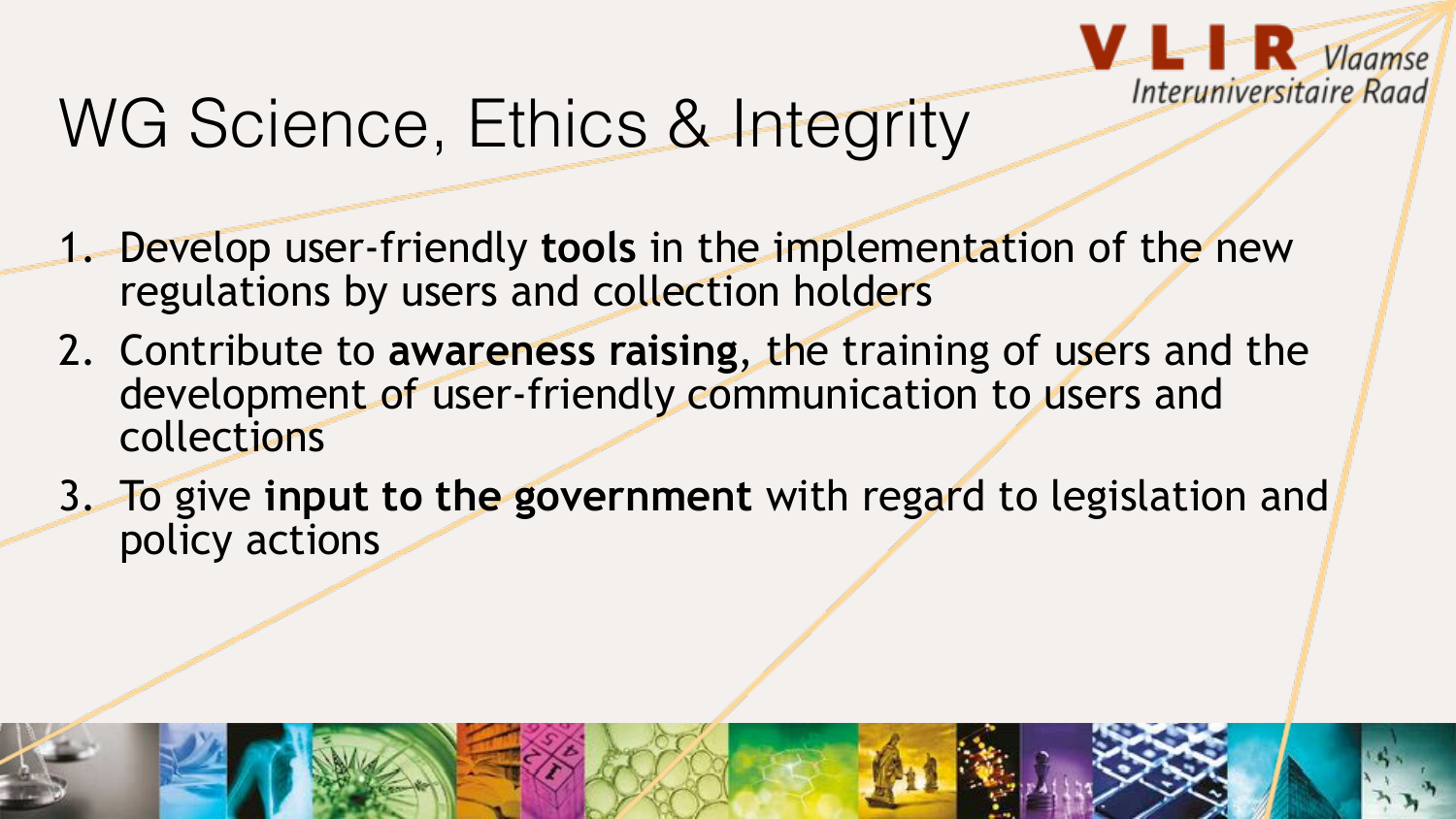

# Nagoya Protocol Learning Network Interuniversitaire Raad

- Acts as **a venue for collecting information** on current developments, sharing views, highlighting potential areas of concern
- Aims **to build a better understanding** of the interactions between and implications of the Nagoya Protocol and the practice of collection, circulation, and use of (traditional knowledge related to) genetic resources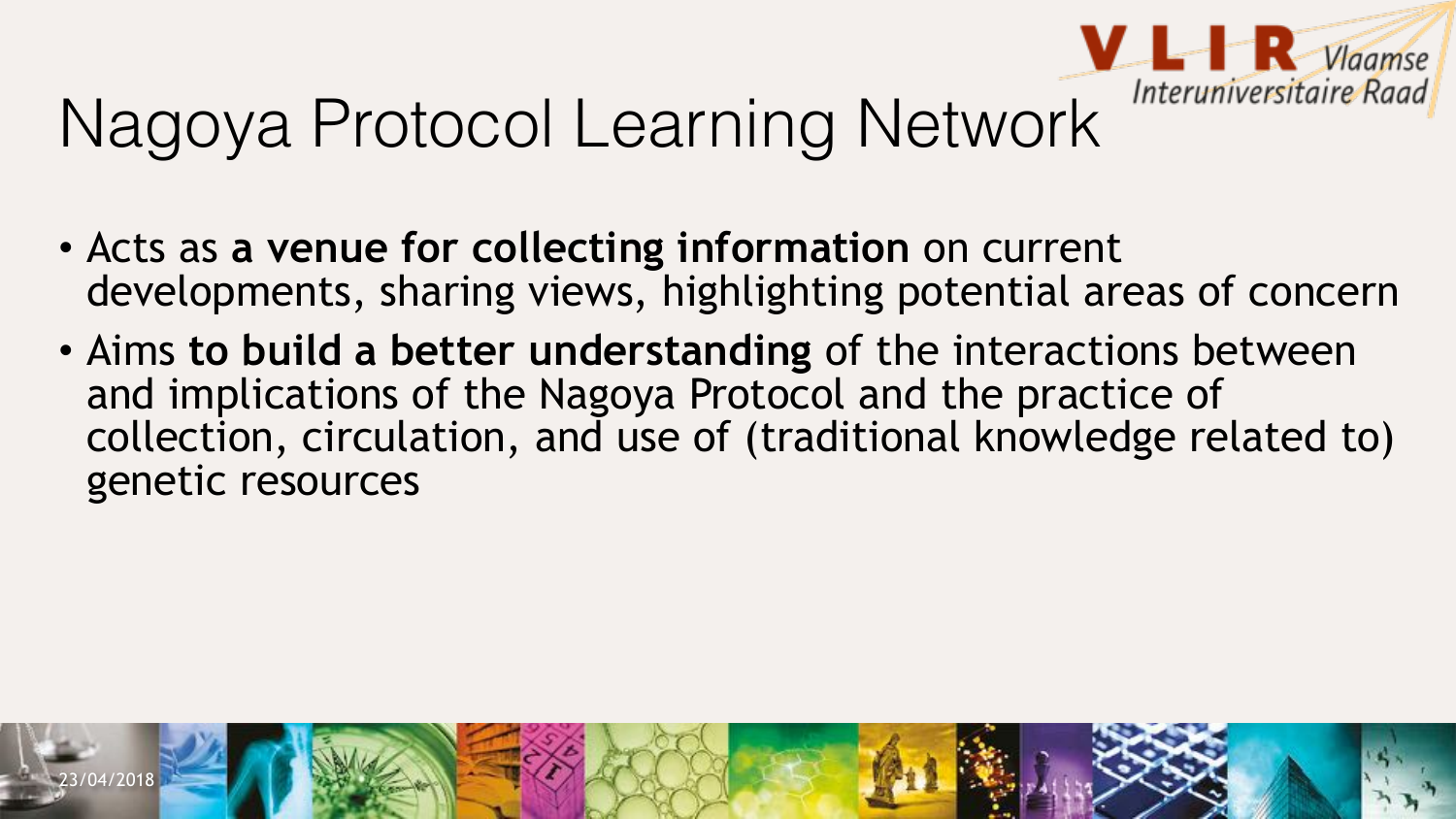

# Nagoya Protocol Learning Network Interuniversitaire Raad

• The **goal of today** is to explore emerging questions and discussions around the policy and practice of academic users of (traditional knowledge related to) genetic resources in the context of the CBD and the Nagoya Protocol.